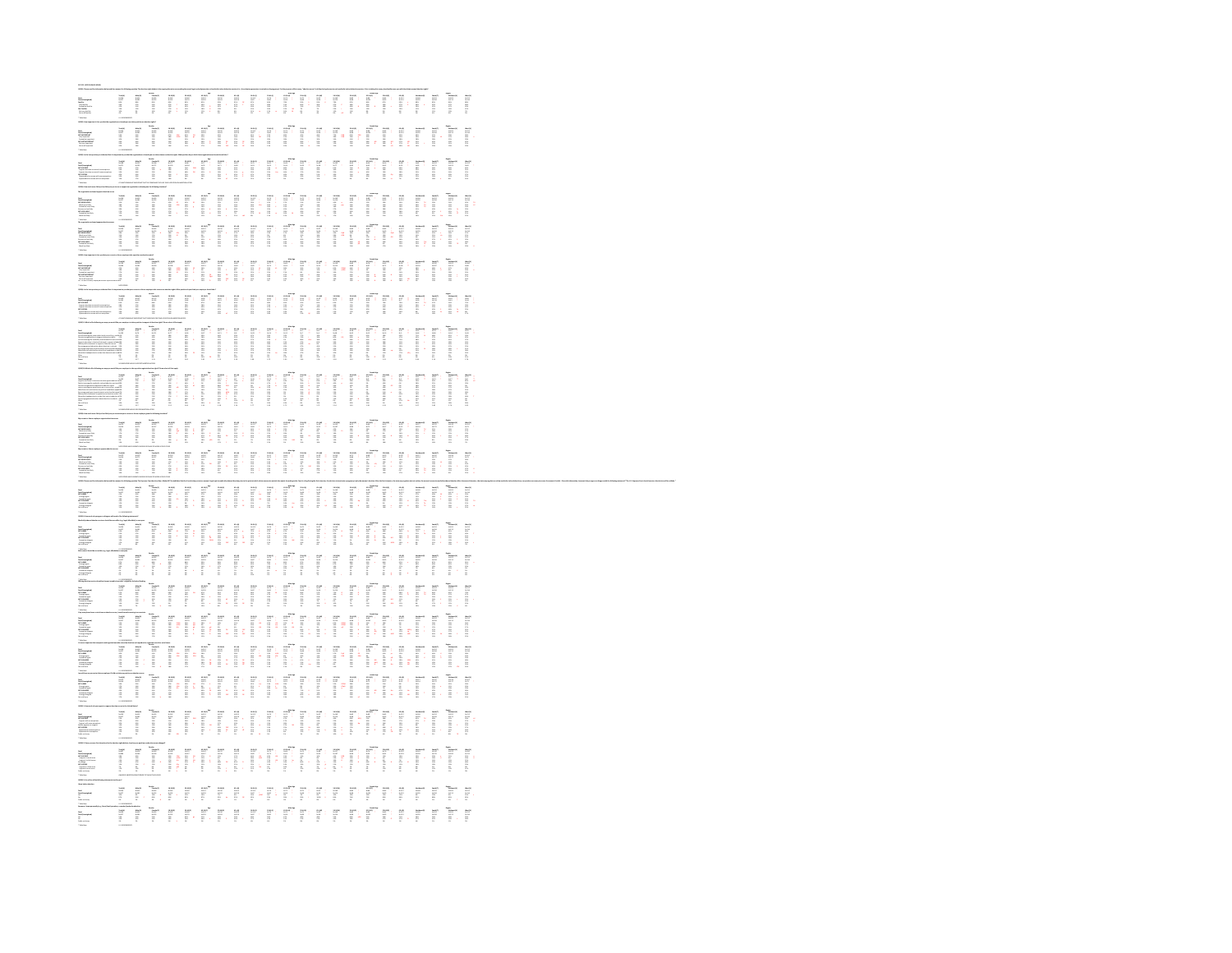|   | Elistat             |                                                                                                                                                                                                                                                                                                                                                                                                                |               |                                                                                                                                                                                                                                                                                                                                                                                                                                                                                                                       |                                                                                                                                                                                                                                                                                                                              |                                                                                                                                                                                                                                              |                                                                                                                                                                                                                                                                                                                                                   |                 |                   |                 |                  | <b>DITERMENT PRESENTED</b>                                                                                                                                                            |                                                                                                                                                                                                                                |                         |                          |               |                |                   |                                                                                                                                                                                                                                                                                                                                |                                                  |                       |
|---|---------------------|----------------------------------------------------------------------------------------------------------------------------------------------------------------------------------------------------------------------------------------------------------------------------------------------------------------------------------------------------------------------------------------------------------------|---------------|-----------------------------------------------------------------------------------------------------------------------------------------------------------------------------------------------------------------------------------------------------------------------------------------------------------------------------------------------------------------------------------------------------------------------------------------------------------------------------------------------------------------------|------------------------------------------------------------------------------------------------------------------------------------------------------------------------------------------------------------------------------------------------------------------------------------------------------------------------------|----------------------------------------------------------------------------------------------------------------------------------------------------------------------------------------------------------------------------------------------|---------------------------------------------------------------------------------------------------------------------------------------------------------------------------------------------------------------------------------------------------------------------------------------------------------------------------------------------------|-----------------|-------------------|-----------------|------------------|---------------------------------------------------------------------------------------------------------------------------------------------------------------------------------------|--------------------------------------------------------------------------------------------------------------------------------------------------------------------------------------------------------------------------------|-------------------------|--------------------------|---------------|----------------|-------------------|--------------------------------------------------------------------------------------------------------------------------------------------------------------------------------------------------------------------------------------------------------------------------------------------------------------------------------|--------------------------------------------------|-----------------------|
|   | Ministr             |                                                                                                                                                                                                                                                                                                                                                                                                                |               | FFT.                                                                                                                                                                                                                                                                                                                                                                                                                                                                                                                  |                                                                                                                                                                                                                                                                                                                              | E.                                                                                                                                                                                                                                           |                                                                                                                                                                                                                                                                                                                                                   | fi              |                   |                 |                  | H                                                                                                                                                                                     |                                                                                                                                                                                                                                | $\overline{\mathbb{R}}$ | limi                     | ihitetet.     | 11111111       | illissere         | $\overline{\mathbb{F}}$ .                                                                                                                                                                                                                                                                                                      | F                                                | E.                    |
|   | limi                | Ţ                                                                                                                                                                                                                                                                                                                                                                                                              | Ì             | F                                                                                                                                                                                                                                                                                                                                                                                                                                                                                                                     | E                                                                                                                                                                                                                                                                                                                            |                                                                                                                                                                                                                                              | <b>DESCRIPTION</b>                                                                                                                                                                                                                                                                                                                                |                 |                   |                 | <b>Blue</b>      | lilling                                                                                                                                                                               | ilissa il                                                                                                                                                                                                                      | E                       | ilissi                   | Ē             | ilistr         | Elseres           | Elimit                                                                                                                                                                                                                                                                                                                         | annu,                                            | Ţ                     |
|   |                     | $\prod_{i=1}^{n}$                                                                                                                                                                                                                                                                                                                                                                                              | 11111111      | Ī                                                                                                                                                                                                                                                                                                                                                                                                                                                                                                                     |                                                                                                                                                                                                                                                                                                                              | $\begin{array}{ccc} \mathbf{m}\mathbf{s} & \mathbf{m}\mathbf{s} \\ \mathbf{m} & \mathbf{m} & \mathbf{m} \\ \mathbf{m} & \mathbf{m} & \mathbf{m} \\ \mathbf{m} & \mathbf{m} & \mathbf{m} \\ \mathbf{m} & \mathbf{m} & \mathbf{m} \end{array}$ | $\begin{bmatrix} 1 & 1 \\ 1 & 1 \\ 1 & 1 \\ 1 & 1 \\ 1 & 1 \\ 1 & 1 \\ 1 & 1 \\ 1 & 1 \\ 1 & 1 \\ 1 & 1 \\ 1 & 1 \\ 1 & 1 \\ 1 & 1 \\ 1 & 1 \\ 1 & 1 \\ 1 & 1 \\ 1 & 1 \\ 1 & 1 \\ 1 & 1 \\ 1 & 1 \\ 1 & 1 \\ 1 & 1 \\ 1 & 1 \\ 1 & 1 \\ 1 & 1 \\ 1 & 1 \\ 1 & 1 \\ 1 & 1 \\ 1 & 1 \\ 1 & 1 \\ 1 & 1 \\ 1 & 1 \\ 1 & 1 \\ 1 & 1 \\ 1 & 1 \\ 1 & $ |                 |                   | in mark         | ilimit!          | $\begin{array}{c} \begin{array}{c} \begin{array}{c} \begin{array}{c} \end{array} \\ \begin{array}{c} \end{array} \\ \begin{array}{c} \end{array} \end{array} \end{array} \end{array}$ |                                                                                                                                                                                                                                |                         | M                        | Illimit       | ilisini        | <b>THEFT</b>      | <b>THEFT</b>                                                                                                                                                                                                                                                                                                                   | mm                                               | instruct              |
|   | man                 | Ţ                                                                                                                                                                                                                                                                                                                                                                                                              | iiiiiiiii<br> | $\prod_{i=1}^{n}$                                                                                                                                                                                                                                                                                                                                                                                                                                                                                                     | in item                                                                                                                                                                                                                                                                                                                      | Ţ                                                                                                                                                                                                                                            | 11111111                                                                                                                                                                                                                                                                                                                                          | 199991          | <b>Mitris</b>     | in is and       | ining<br>        | This control                                                                                                                                                                          |                                                                                                                                                                                                                                | ETE.                    |                          | FT.           | llimid         | illissers         | lines in                                                                                                                                                                                                                                                                                                                       |                                                  | Ī                     |
|   | Шессе               | $\begin{array}{cccc}\n\frac{1}{2} & \frac{1}{2} & \frac{1}{2} & \frac{1}{2} & \frac{1}{2} \\ \frac{1}{2} & \frac{1}{2} & \frac{1}{2} & \frac{1}{2} & \frac{1}{2} & \frac{1}{2} \\ \frac{1}{2} & \frac{1}{2} & \frac{1}{2} & \frac{1}{2} & \frac{1}{2} & \frac{1}{2} \\ \frac{1}{2} & \frac{1}{2} & \frac{1}{2} & \frac{1}{2} & \frac{1}{2} & \frac{1}{2} \\ \frac{1}{2} & \frac{1}{2} & \frac{1}{2} & \frac{1$ |               | T                                                                                                                                                                                                                                                                                                                                                                                                                                                                                                                     |                                                                                                                                                                                                                                                                                                                              |                                                                                                                                                                                                                                              | <b>ELETER</b>                                                                                                                                                                                                                                                                                                                                     |                 |                   | $\frac{1}{2}$   |                  | H,                                                                                                                                                                                    |                                                                                                                                                                                                                                | FIT.                    | M                        |               | in and         | Ī.                | $\begin{bmatrix} 1 & 0 & 0 & 0 \\ 0 & 0 & 0 & 0 \\ 0 & 0 & 0 & 0 \\ 0 & 0 & 0 & 0 \\ 0 & 0 & 0 & 0 & 0 \\ 0 & 0 & 0 & 0 & 0 \\ 0 & 0 & 0 & 0 & 0 \\ 0 & 0 & 0 & 0 & 0 & 0 \\ 0 & 0 & 0 & 0 & 0 & 0 \\ 0 & 0 & 0 & 0 & 0 & 0 \\ 0 & 0 & 0 & 0 & 0 & 0 & 0 \\ 0 & 0 & 0 & 0 & 0 & 0 & 0 \\ 0 & 0 & 0 & 0 & 0 & 0 & 0 \\ 0 & $    | f                                                | Elister<br>Statistics |
|   | llimi               |                                                                                                                                                                                                                                                                                                                                                                                                                |               | $\begin{array}{cccccc} \text{non-3-loop} & \text{non-3-loop} & \text{non-3-loop} \\ \text{non-3-loop} & \text{non-3-loop} & \text{non-3-loop} \\ \text{non-3-loop} & \text{non-3-loop} & \text{non-3-loop} \\ \text{non-3-loop} & \text{non-3-loop} & \text{non-3-loop} \\ \text{non-3-loop} & \text{non-3-loop} & \text{non-3-loop} \\ \text{non-3-loop} & \text{non-3-loop} & \text{non-3-loop} \\ \text{non-3-loop} & \text{non-3-loop} & \text{non-3-loop} \\ \text{non-3-loop} & \text{non-3-loop} & \text{non-$ | $\begin{bmatrix} 1 & 1 & 1 & 1 \\ 1 & 1 & 1 & 1 & 1 \\ 1 & 1 & 1 & 1 & 1 \\ 1 & 1 & 1 & 1 & 1 \\ 1 & 1 & 1 & 1 & 1 \\ 1 & 1 & 1 & 1 & 1 \\ 1 & 1 & 1 & 1 & 1 \\ 1 & 1 & 1 & 1 & 1 \\ 1 & 1 & 1 & 1 & 1 \\ 1 & 1 & 1 & 1 & 1 \\ 1 & 1 & 1 & 1 & 1 \\ 1 & 1 & 1 & 1 & 1 \\ 1 & 1 & 1 & 1 & 1 \\ 1 & 1 & 1 & 1 & 1 \\ 1 & 1 & $ |                                                                                                                                                                                                                                              | ETT E                                                                                                                                                                                                                                                                                                                                             |                 |                   | smal<br>÷,      | annum            | Ţ                                                                                                                                                                                     | ш                                                                                                                                                                                                                              | inneen                  | literati                 | T             | ilins          | insee:            | $\overline{a}$                                                                                                                                                                                                                                                                                                                 | F                                                | ņ                     |
|   |                     |                                                                                                                                                                                                                                                                                                                                                                                                                |               |                                                                                                                                                                                                                                                                                                                                                                                                                                                                                                                       |                                                                                                                                                                                                                                                                                                                              |                                                                                                                                                                                                                                              |                                                                                                                                                                                                                                                                                                                                                   |                 |                   |                 |                  |                                                                                                                                                                                       |                                                                                                                                                                                                                                |                         |                          |               |                |                   |                                                                                                                                                                                                                                                                                                                                |                                                  |                       |
|   |                     |                                                                                                                                                                                                                                                                                                                                                                                                                | The company   | jinaanaan                                                                                                                                                                                                                                                                                                                                                                                                                                                                                                             | in and the second second second second second second second second second second second second second second s                                                                                                                                                                                                               | $\begin{array}{c} \begin{array}{c} \begin{array}{c} \begin{array}{c} \begin{array}{c} \end{array} \\ \begin{array}{c} \end{array} \\ \begin{array}{c} \end{array} \\ \begin{array}{c} \end{array} \end{array} \end{array} \end{array}$       |                                                                                                                                                                                                                                                                                                                                                   | <b>Base</b>     | <b>FIREEEEEEE</b> | ,,,,,,,,,,,,,   | Elecciones       | Winnerman                                                                                                                                                                             |                                                                                                                                                                                                                                | Human                   | Entimated                | $\frac{1}{2}$ | listeretter    | <b>PIRESESSES</b> | is community                                                                                                                                                                                                                                                                                                                   | $\frac{1}{2}$                                    | inerented.            |
|   |                     |                                                                                                                                                                                                                                                                                                                                                                                                                |               |                                                                                                                                                                                                                                                                                                                                                                                                                                                                                                                       |                                                                                                                                                                                                                                                                                                                              |                                                                                                                                                                                                                                              |                                                                                                                                                                                                                                                                                                                                                   |                 |                   |                 |                  |                                                                                                                                                                                       |                                                                                                                                                                                                                                |                         |                          |               |                |                   |                                                                                                                                                                                                                                                                                                                                |                                                  |                       |
|   |                     |                                                                                                                                                                                                                                                                                                                                                                                                                |               | The contract of the contract of the contract of the contract of the contract of the contract of the contract of the contract of the contract of the contract of the contract of the contract of the contract of the contract o                                                                                                                                                                                                                                                                                        | limination<br>Limitation                                                                                                                                                                                                                                                                                                     |                                                                                                                                                                                                                                              |                                                                                                                                                                                                                                                                                                                                                   | district of the | E1111111111111    |                 | inconsumer       | and and a structure.                                                                                                                                                                  | increases in the second second second second second second second second second second second second second second second second second second second second second second second second second second second second second se | $\frac{1}{2}$           | <b>External Property</b> | jinennen      | Financial      | <b>UNISERFERE</b> | Interestes                                                                                                                                                                                                                                                                                                                     | 11111111111                                      | Inmonent              |
|   |                     |                                                                                                                                                                                                                                                                                                                                                                                                                |               |                                                                                                                                                                                                                                                                                                                                                                                                                                                                                                                       |                                                                                                                                                                                                                                                                                                                              |                                                                                                                                                                                                                                              |                                                                                                                                                                                                                                                                                                                                                   |                 |                   |                 |                  |                                                                                                                                                                                       |                                                                                                                                                                                                                                |                         |                          |               |                |                   |                                                                                                                                                                                                                                                                                                                                |                                                  |                       |
|   | ilimi               | $\prod_{i=1}^{n}$                                                                                                                                                                                                                                                                                                                                                                                              | ñ             | T.                                                                                                                                                                                                                                                                                                                                                                                                                                                                                                                    | Filian                                                                                                                                                                                                                                                                                                                       | Film                                                                                                                                                                                                                                         | $\frac{1}{2}$                                                                                                                                                                                                                                                                                                                                     |                 | <b>Missis</b>     | <b>Mitter</b>   |                  | F.                                                                                                                                                                                    |                                                                                                                                                                                                                                |                         | <b>There</b>             | llimi         | llimid         | $\frac{1}{2}$     | in a contact                                                                                                                                                                                                                                                                                                                   | ,,,,,,,,                                         | ineren                |
|   | ill ceres           |                                                                                                                                                                                                                                                                                                                                                                                                                | $\frac{1}{2}$ |                                                                                                                                                                                                                                                                                                                                                                                                                                                                                                                       | lines                                                                                                                                                                                                                                                                                                                        | ilieses                                                                                                                                                                                                                                      | Ę                                                                                                                                                                                                                                                                                                                                                 | Ì<br>÷.         | 1111111           | litica e        |                  |                                                                                                                                                                                       | $\begin{bmatrix} 1 \\ 2 \\ 3 \\ 4 \end{bmatrix}$                                                                                                                                                                               | $\frac{1}{2}$           | F                        | Ţ             | Шш             | <b>BUSES</b>      | limit                                                                                                                                                                                                                                                                                                                          | an and                                           | Ţ                     |
|   |                     |                                                                                                                                                                                                                                                                                                                                                                                                                |               |                                                                                                                                                                                                                                                                                                                                                                                                                                                                                                                       |                                                                                                                                                                                                                                                                                                                              |                                                                                                                                                                                                                                              |                                                                                                                                                                                                                                                                                                                                                   |                 |                   |                 |                  |                                                                                                                                                                                       |                                                                                                                                                                                                                                |                         |                          |               |                |                   |                                                                                                                                                                                                                                                                                                                                |                                                  |                       |
|   | llinni              |                                                                                                                                                                                                                                                                                                                                                                                                                |               | <b>TITEE</b>                                                                                                                                                                                                                                                                                                                                                                                                                                                                                                          |                                                                                                                                                                                                                                                                                                                              |                                                                                                                                                                                                                                              |                                                                                                                                                                                                                                                                                                                                                   |                 | 11111111          | in and          |                  | F.T.                                                                                                                                                                                  |                                                                                                                                                                                                                                |                         | ilini                    | ilimiti       | <b>Filling</b> | illises:          | literat                                                                                                                                                                                                                                                                                                                        | iniiiiiii<br>.                                   | in and                |
|   |                     |                                                                                                                                                                                                                                                                                                                                                                                                                |               |                                                                                                                                                                                                                                                                                                                                                                                                                                                                                                                       |                                                                                                                                                                                                                                                                                                                              |                                                                                                                                                                                                                                              |                                                                                                                                                                                                                                                                                                                                                   |                 |                   |                 |                  |                                                                                                                                                                                       |                                                                                                                                                                                                                                |                         |                          |               |                |                   |                                                                                                                                                                                                                                                                                                                                |                                                  |                       |
|   | Ilistric            |                                                                                                                                                                                                                                                                                                                                                                                                                | E             | Ē.                                                                                                                                                                                                                                                                                                                                                                                                                                                                                                                    | insin                                                                                                                                                                                                                                                                                                                        | Filipi                                                                                                                                                                                                                                       | F                                                                                                                                                                                                                                                                                                                                                 | F               |                   | in in the first | 1111111          | lilimi                                                                                                                                                                                | ffinnen                                                                                                                                                                                                                        | imi                     | $\frac{1}{2}$            | inerer        | Ę              | E.                | inni i                                                                                                                                                                                                                                                                                                                         | se a                                             | E.                    |
| l | <b>SEE do a com</b> | Lista i                                                                                                                                                                                                                                                                                                                                                                                                        | h             |                                                                                                                                                                                                                                                                                                                                                                                                                                                                                                                       | Ī.                                                                                                                                                                                                                                                                                                                           | Ē.                                                                                                                                                                                                                                           | FFF                                                                                                                                                                                                                                                                                                                                               |                 | Illinian          | himata<br>T     | Elisters         | Hitter                                                                                                                                                                                | Ilistant                                                                                                                                                                                                                       | mm                      | liim                     | Illittice     | inner.         | jilissa           | $\prod_{i=1}^n$                                                                                                                                                                                                                                                                                                                | en m                                             | Elistics.             |
|   | <b>Missouri</b>     | llimid                                                                                                                                                                                                                                                                                                                                                                                                         | ilissist      | F.                                                                                                                                                                                                                                                                                                                                                                                                                                                                                                                    | llissa                                                                                                                                                                                                                                                                                                                       | F.                                                                                                                                                                                                                                           | Ē                                                                                                                                                                                                                                                                                                                                                 | in and fill     | 111 11 11 11 11   | litions is      | <b>Minne</b>     | lilinoist                                                                                                                                                                             | $\begin{bmatrix} 1 & 1 \\ 1 & 1 \end{bmatrix}$                                                                                                                                                                                 | ED EGGE                 | ilisanıl                 | llim          | iliani         | Indian            | ilimi                                                                                                                                                                                                                                                                                                                          | mmm                                              | Fire                  |
| E | <b>Missouri</b>     | ilissis                                                                                                                                                                                                                                                                                                                                                                                                        | illima        | Ilimi                                                                                                                                                                                                                                                                                                                                                                                                                                                                                                                 | ilistati                                                                                                                                                                                                                                                                                                                     |                                                                                                                                                                                                                                              | E FI                                                                                                                                                                                                                                                                                                                                              |                 | 11111111          | iman<br>S       |                  | F.                                                                                                                                                                                    | $\begin{bmatrix} 1 \\ 2 \\ 3 \\ 4 \end{bmatrix}$                                                                                                                                                                               | $\prod_{i=1}^{n}$       | F.                       | llimi         |                | ET E              | $\begin{bmatrix} 1 & 0 & 0 & 0 \\ 0 & 0 & 0 & 0 \\ 0 & 0 & 0 & 0 \\ 0 & 0 & 0 & 0 \\ 0 & 0 & 0 & 0 \\ 0 & 0 & 0 & 0 \\ 0 & 0 & 0 & 0 \\ 0 & 0 & 0 & 0 \\ 0 & 0 & 0 & 0 \\ 0 & 0 & 0 & 0 \\ 0 & 0 & 0 & 0 \\ 0 & 0 & 0 & 0 \\ 0 & 0 & 0 & 0 & 0 \\ 0 & 0 & 0 & 0 & 0 \\ 0 & 0 & 0 & 0 & 0 \\ 0 & 0 & 0 & 0 & 0 \\ 0 & 0 & 0 & $ | :::::ii                                          | E.                    |
|   | <b>Mitters</b>      | i liminari                                                                                                                                                                                                                                                                                                                                                                                                     |               | FT.                                                                                                                                                                                                                                                                                                                                                                                                                                                                                                                   | limi                                                                                                                                                                                                                                                                                                                         |                                                                                                                                                                                                                                              | F                                                                                                                                                                                                                                                                                                                                                 | imin            | 11111111          | limit           |                  |                                                                                                                                                                                       | $\frac{1}{2}$                                                                                                                                                                                                                  | ши                      | F.                       | inian<br>Lin  | ilisti i       | insecce           | limiti                                                                                                                                                                                                                                                                                                                         | Elimitation.                                     | inner.                |
|   | <b>Mississi</b>     | in and the                                                                                                                                                                                                                                                                                                                                                                                                     |               |                                                                                                                                                                                                                                                                                                                                                                                                                                                                                                                       | ilisses                                                                                                                                                                                                                                                                                                                      |                                                                                                                                                                                                                                              | E.                                                                                                                                                                                                                                                                                                                                                | in and fill     | 11111111          | jiisaa          |                  | F.                                                                                                                                                                                    |                                                                                                                                                                                                                                |                         | mong                     | Illimi        | in and the     | jinner            | in contact                                                                                                                                                                                                                                                                                                                     | $\begin{bmatrix} 1 \\ 1 \\ 1 \end{bmatrix}$      | inning<br>Lin         |
|   | iliseres.           | $\prod_{i=1}^{n}$                                                                                                                                                                                                                                                                                                                                                                                              |               |                                                                                                                                                                                                                                                                                                                                                                                                                                                                                                                       |                                                                                                                                                                                                                                                                                                                              |                                                                                                                                                                                                                                              | E FIF                                                                                                                                                                                                                                                                                                                                             |                 | 111111111         | hilisters       | <b>Historica</b> | in the control                                                                                                                                                                        | assassig                                                                                                                                                                                                                       | unisias de              | <b>Thursday</b>          | llinen        | ilises of      | insector          | line                                                                                                                                                                                                                                                                                                                           | шщ                                               | iliseses.             |
|   | Munter              |                                                                                                                                                                                                                                                                                                                                                                                                                |               | FUTURE ET                                                                                                                                                                                                                                                                                                                                                                                                                                                                                                             |                                                                                                                                                                                                                                                                                                                              |                                                                                                                                                                                                                                              |                                                                                                                                                                                                                                                                                                                                                   |                 |                   | insing.         |                  |                                                                                                                                                                                       |                                                                                                                                                                                                                                |                         |                          | Film          | llimi          | in and            | inana<br>i                                                                                                                                                                                                                                                                                                                     | $\begin{bmatrix} 1 \\ 2 \\ 3 \\ 4 \end{bmatrix}$ | Į                     |
|   | Ë                   | F                                                                                                                                                                                                                                                                                                                                                                                                              | n gr          | Ţ                                                                                                                                                                                                                                                                                                                                                                                                                                                                                                                     | T                                                                                                                                                                                                                                                                                                                            | F.                                                                                                                                                                                                                                           |                                                                                                                                                                                                                                                                                                                                                   |                 |                   | FFFFF.          |                  | E.Ţ.                                                                                                                                                                                  |                                                                                                                                                                                                                                | ETE ET                  |                          | Ē             | F              | Ē                 |                                                                                                                                                                                                                                                                                                                                |                                                  | F)                    |
|   |                     |                                                                                                                                                                                                                                                                                                                                                                                                                |               |                                                                                                                                                                                                                                                                                                                                                                                                                                                                                                                       |                                                                                                                                                                                                                                                                                                                              |                                                                                                                                                                                                                                              |                                                                                                                                                                                                                                                                                                                                                   |                 |                   |                 |                  |                                                                                                                                                                                       |                                                                                                                                                                                                                                |                         |                          |               |                |                   |                                                                                                                                                                                                                                                                                                                                |                                                  |                       |
|   | Ē                   |                                                                                                                                                                                                                                                                                                                                                                                                                | FF            | Ŧ                                                                                                                                                                                                                                                                                                                                                                                                                                                                                                                     | F                                                                                                                                                                                                                                                                                                                            | $\widetilde{\Xi}$                                                                                                                                                                                                                            | $\Xi^-$                                                                                                                                                                                                                                                                                                                                           |                 |                   | FF.             |                  | <b>E.E.F.F.F</b>                                                                                                                                                                      |                                                                                                                                                                                                                                |                         |                          | F             | $\Xi^-$        | E                 |                                                                                                                                                                                                                                                                                                                                | E. F. E.                                         |                       |

.<br>In any identity provide internal term of the contract of the state of the series of the complete of the series of the contract of the state of the state.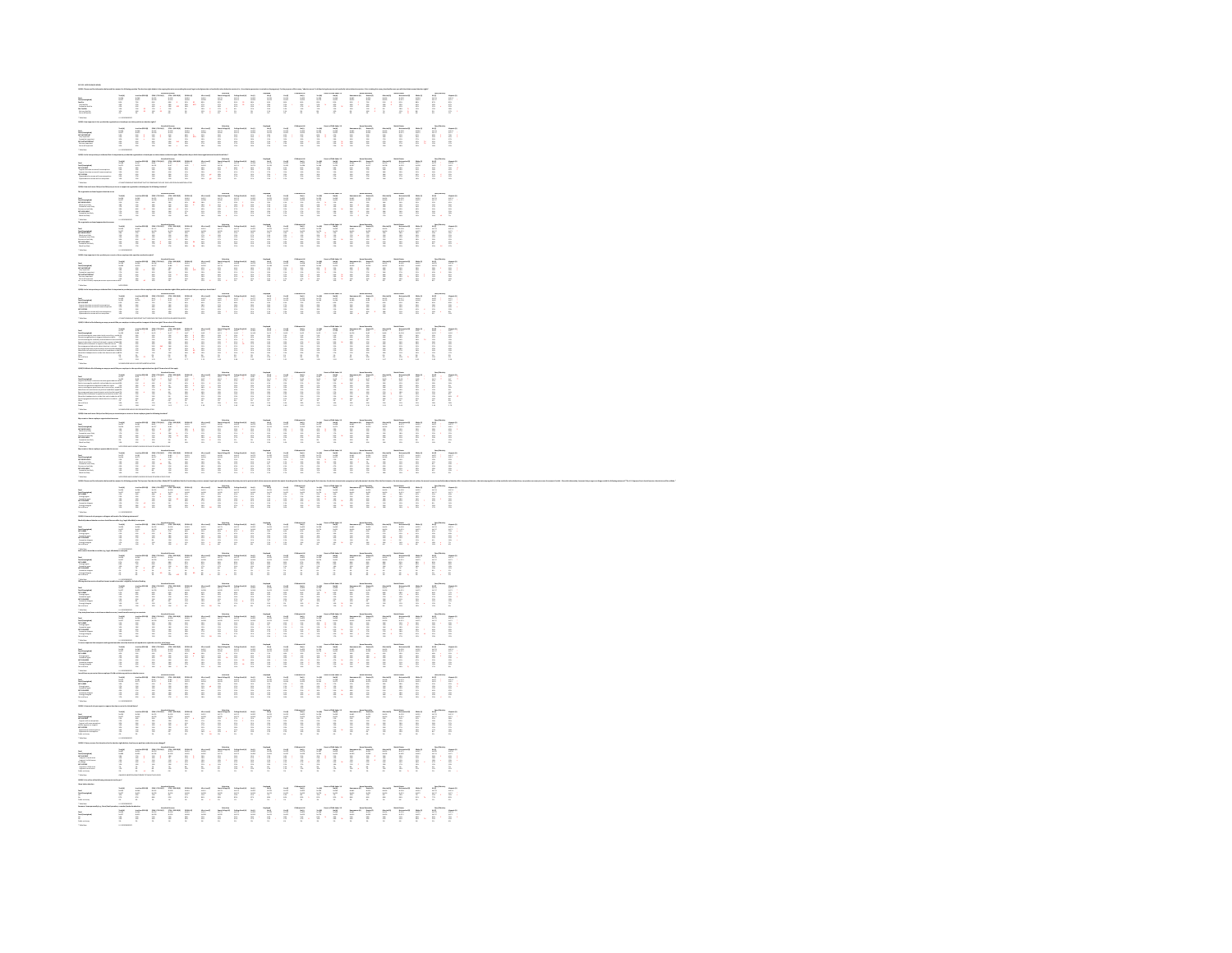| <b>BB</b> 1111                                                                                                                                                                                                                       | 123888<br>í,                                                                                                                                                                                                                                                                                                      | 11111111                                                                                                                                                                                                                             | <b>HISTORY</b>                                                | llissa<br>F                                                                                                    | 1111111<br>Ĩ                                                          |
|--------------------------------------------------------------------------------------------------------------------------------------------------------------------------------------------------------------------------------------|-------------------------------------------------------------------------------------------------------------------------------------------------------------------------------------------------------------------------------------------------------------------------------------------------------------------|--------------------------------------------------------------------------------------------------------------------------------------------------------------------------------------------------------------------------------------|---------------------------------------------------------------|----------------------------------------------------------------------------------------------------------------|-----------------------------------------------------------------------|
|                                                                                                                                                                                                                                      | Í                                                                                                                                                                                                                                                                                                                 | 111111111                                                                                                                                                                                                                            |                                                               |                                                                                                                |                                                                       |
| $\frac{1}{2}$                                                                                                                                                                                                                        | 11111111                                                                                                                                                                                                                                                                                                          |                                                                                                                                                                                                                                      | <b>MAGERIA</b>                                                | 3333311<br>ŗ                                                                                                   | <b>B3583118</b><br>医子宫下的 医血管                                          |
| $\frac{1}{2}$                                                                                                                                                                                                                        | 55333111<br>Ĩ                                                                                                                                                                                                                                                                                                     |                                                                                                                                                                                                                                      | El ses de                                                     | <b>BESTER</b><br>$\frac{1}{2}$                                                                                 | 11111111<br>T,                                                        |
| <b>The certain of the certain of the certain of the certain of the certain of the certain of the certain of the certain of the certain of the certain of the certain of the certain of the certain of the certain of the certain</b> |                                                                                                                                                                                                                                                                                                                   | ř                                                                                                                                                                                                                                    | <b>HERRICA</b><br>Ĩ,                                          | <b>TISSES</b><br>$\frac{1}{1}$                                                                                 |                                                                       |
|                                                                                                                                                                                                                                      | <b>BERESS RESERVES</b><br>in a shi ne                                                                                                                                                                                                                                                                             |                                                                                                                                                                                                                                      | 11111111111<br>j                                              | 1111111111                                                                                                     | <b>Base concerned Base concerned</b><br>エー・エー                         |
|                                                                                                                                                                                                                                      | i pint<br><b>JEEGGEE</b>                                                                                                                                                                                                                                                                                          | F                                                                                                                                                                                                                                    | 1111111111<br>.<br>E                                          | $\frac{1}{2}$                                                                                                  | literate { literature literature!                                     |
|                                                                                                                                                                                                                                      |                                                                                                                                                                                                                                                                                                                   |                                                                                                                                                                                                                                      |                                                               |                                                                                                                |                                                                       |
|                                                                                                                                                                                                                                      | $\frac{1}{2}$                                                                                                                                                                                                                                                                                                     |                                                                                                                                                                                                                                      |                                                               | 「The Theory The Theory The Theory The Theory Theory The Theory Theory Theory Theory Theory Theory Theory Theor |                                                                       |
|                                                                                                                                                                                                                                      |                                                                                                                                                                                                                                                                                                                   |                                                                                                                                                                                                                                      |                                                               |                                                                                                                |                                                                       |
|                                                                                                                                                                                                                                      |                                                                                                                                                                                                                                                                                                                   | The contract of the contract of the contract of the contract of the contract of the contract of the contract of the contract of the contract of the contract of the contract of the contract of the contract of the contract o       |                                                               |                                                                                                                |                                                                       |
|                                                                                                                                                                                                                                      |                                                                                                                                                                                                                                                                                                                   |                                                                                                                                                                                                                                      |                                                               |                                                                                                                |                                                                       |
|                                                                                                                                                                                                                                      |                                                                                                                                                                                                                                                                                                                   |                                                                                                                                                                                                                                      |                                                               |                                                                                                                |                                                                       |
| I success to Filmont L. Filmont L. Filmont L. Filmont L. Filmont L.                                                                                                                                                                  | $\frac{1}{2}$ , Historic contrary $\frac{1}{2}$ , Historic matrix $\frac{1}{2}$<br>Friday Corporation Corporation Corporation Corporation Corporation Corporation Corporation Corporation Corporation Corporation Corporation Corporation Corporation Corporation Corporation Corporation Corporation Corporation | $\ddot{\phantom{a}}$                                                                                                                                                                                                                 | オー・エネス しょうかつ                                                  | 2012年12月16日 10日 10日 10日 10日 10日 10日 10日 10日<br>The same of                                                     | Indianapolisade                                                       |
|                                                                                                                                                                                                                                      |                                                                                                                                                                                                                                                                                                                   |                                                                                                                                                                                                                                      |                                                               |                                                                                                                |                                                                       |
| j                                                                                                                                                                                                                                    | Bissences   Bissances                                                                                                                                                                                                                                                                                             | $\ddot{}}$                                                                                                                                                                                                                           | $\ddot{\phantom{a}}$                                          | $\frac{1}{2}$                                                                                                  |                                                                       |
|                                                                                                                                                                                                                                      |                                                                                                                                                                                                                                                                                                                   |                                                                                                                                                                                                                                      |                                                               |                                                                                                                |                                                                       |
| j                                                                                                                                                                                                                                    |                                                                                                                                                                                                                                                                                                                   | $\ddot{ }$                                                                                                                                                                                                                           |                                                               | $\frac{1}{2}$                                                                                                  |                                                                       |
|                                                                                                                                                                                                                                      |                                                                                                                                                                                                                                                                                                                   | 1116666666666666666                                                                                                                                                                                                                  | $\ddot{\phantom{a}}$                                          |                                                                                                                | <b>Basement</b> Basement<br>フィーマー                                     |
| $\vdots$                                                                                                                                                                                                                             |                                                                                                                                                                                                                                                                                                                   | $\frac{1}{2}$<br>$\frac{1}{2}$                                                                                                                                                                                                       | Himmun , Himmun , Electronic<br>$\frac{1}{2}$                 | $\frac{1}{2}$<br>$\frac{1}{2}$                                                                                 |                                                                       |
|                                                                                                                                                                                                                                      |                                                                                                                                                                                                                                                                                                                   |                                                                                                                                                                                                                                      |                                                               |                                                                                                                | $\frac{1}{2}$                                                         |
|                                                                                                                                                                                                                                      |                                                                                                                                                                                                                                                                                                                   |                                                                                                                                                                                                                                      | ilisters.<br>Ĩ.                                               | <b>Mississi</b><br>$\ddot{\phantom{0}}$                                                                        |                                                                       |
| i<br>S                                                                                                                                                                                                                               |                                                                                                                                                                                                                                                                                                                   |                                                                                                                                                                                                                                      | illister<br>Ĩ                                                 | liferen                                                                                                        |                                                                       |
| In the contract of the contract of the contract of the contract of the contract of the contract of the contract of the contract of the contract of the contract of the contract of the contract of the contract of the contrac       | 大学・一本の中一本 オン・シャン アイ・バー                                                                                                                                                                                                                                                                                            | Ī                                                                                                                                                                                                                                    | Ţ                                                             |                                                                                                                |                                                                       |
|                                                                                                                                                                                                                                      |                                                                                                                                                                                                                                                                                                                   |                                                                                                                                                                                                                                      | <b>BBBBBBBB</b>                                               | 1111111111<br>Ĩ.                                                                                               |                                                                       |
| Ì                                                                                                                                                                                                                                    |                                                                                                                                                                                                                                                                                                                   | Ĩ                                                                                                                                                                                                                                    |                                                               |                                                                                                                |                                                                       |
| i                                                                                                                                                                                                                                    |                                                                                                                                                                                                                                                                                                                   | $\ddot{=}$                                                                                                                                                                                                                           | <b>Bites illines</b><br>$\frac{1}{2}$<br>$\ddot{\phantom{a}}$ | $\frac{1}{2}$                                                                                                  |                                                                       |
| La consequente de la consequente de la consequencia de<br>I                                                                                                                                                                          | 【中国】 【中国】 【中国】 (中国)                                                                                                                                                                                                                                                                                               | There is a control of the filling of the process of the control of the control of the control of the control of the control of the control of the control of the control of the control of the control of the control of the c<br>F. | <b>HISTORY</b>                                                | Ï.                                                                                                             | オー・オー・サー・サロ サミ オミナ<br>Burne Biraca Burner Biraca Biraca Biraca Biraca |
|                                                                                                                                                                                                                                      | $\overline{a}$                                                                                                                                                                                                                                                                                                    | ,,,,,,,,,<br>Ĩ.                                                                                                                                                                                                                      | $\ddot{\phantom{a}}$<br><b>BEST COLOR</b>                     | Ĩ,                                                                                                             | <b>BBBBBBBBBBBBB</b><br>T<br>L                                        |
|                                                                                                                                                                                                                                      |                                                                                                                                                                                                                                                                                                                   |                                                                                                                                                                                                                                      |                                                               |                                                                                                                |                                                                       |
| <b>RESERVED BEES IN STREET</b><br>$\frac{1}{2}$                                                                                                                                                                                      | $\frac{1}{2}$                                                                                                                                                                                                                                                                                                     | $\frac{1}{2}$<br>i<br>Fi                                                                                                                                                                                                             | <b>BBS 64</b><br>Į                                            | <b>Historics</b>                                                                                               | T.                                                                    |
| Bitte Hilliste                                                                                                                                                                                                                       | $\vec{r}$<br>E City<br>.<br>.<br>.                                                                                                                                                                                                                                                                                | <b>Ellista</b><br>ŗ                                                                                                                                                                                                                  | H<br>Ţ                                                        | ili.ci<br>ł<br><u>m</u>                                                                                        | ii i i i i i<br>Ϊ                                                     |